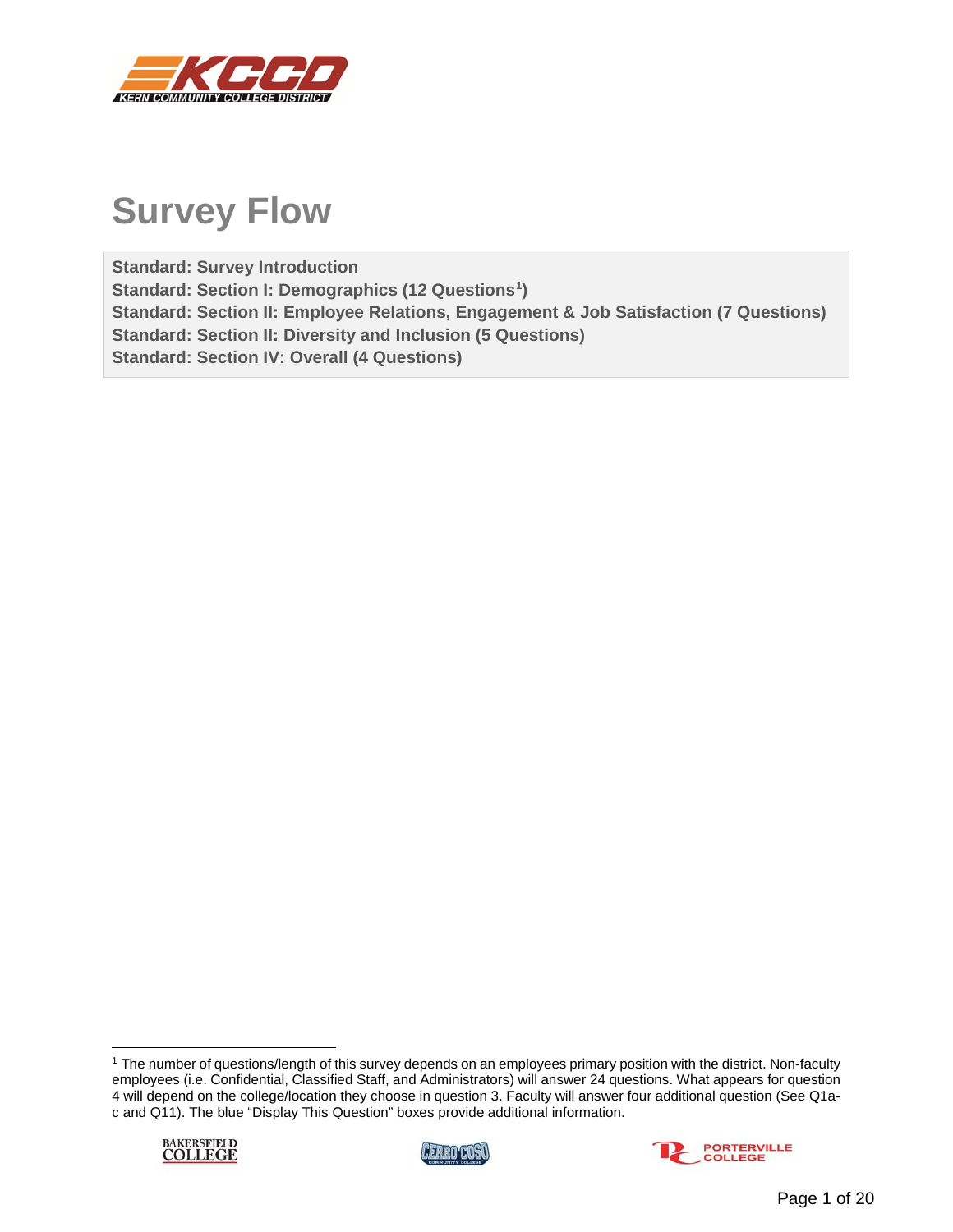

# **2019 Climate Survey**

## **Survey Introduction**

The purpose of this comprehensive climate survey is to assess employee relations, engagement and job satisfaction, as well as broad issues of diversity and inclusion, and support the strategic planning process. We are interested in employee perceptions of the district and/or the colleges' responsiveness to addressing issues that may arise, as well as perceptions regarding the institutional climate/organizational culture as one supportive of equality and equitable outcomes for all. This survey will provide insight into faculty/staff personal experiences and provide institutional leaders with information and more data-driven guidance that will assist them in better understanding and strategically addressing potential problems within our organization and on each of our campuses.

This survey is anonymous. No personally identifiable information (i.e. name, address, department) will be recorded and all contact information (i.e. email address, IP address) will be disassociated to prevent traceability. Responses will be analyzed at the group level and reported in aggregate form only when summarized in any reports or publications. Small count numbers in the dataset will also be suppressed to further protect respondents' privacy.

Thank you in advance for taking the time to participate in this survey. This survey should take approximately 20 minutes to complete. We look forward to learning more about our institutional climate/organizational culture. If you have any questions or concerns regarding this survey and/or your participation, please contact us. We can be reached by email at [kccdir@kccd.edu](file://do-apps01/kccdir/DIRT/Project%20Files/Surveys/Climate%20Survey/kccdir@kccd.edu%20) or by telephone at (661) 336-5085.

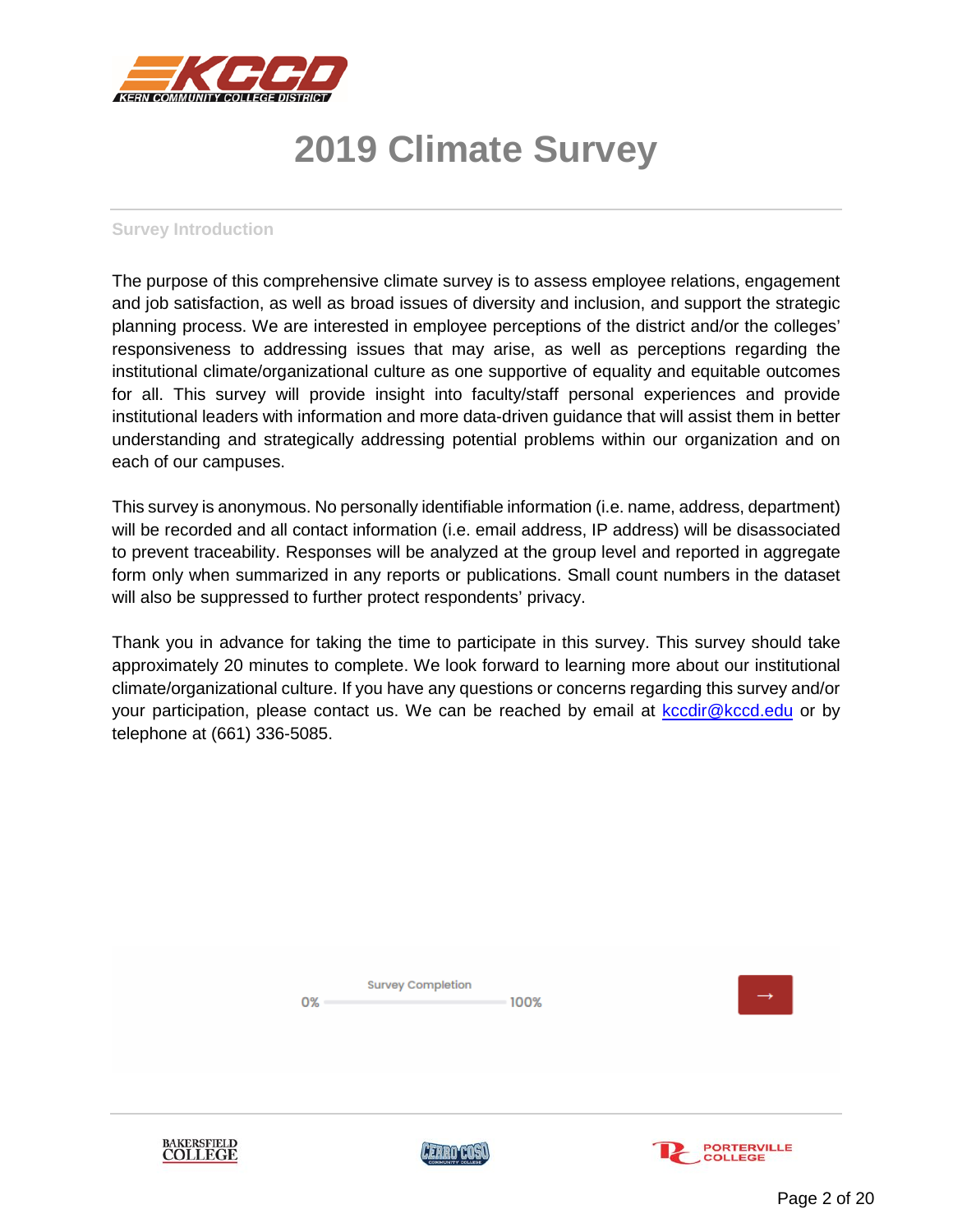

|  |  |  | <b>Start of Block: Section I: Demographics</b> |  |
|--|--|--|------------------------------------------------|--|
|--|--|--|------------------------------------------------|--|

| Demographics <sup>2</sup> |
|---------------------------|
|---------------------------|

<span id="page-2-0"></span><sup>&</sup>lt;sup>2</sup> Questions 1 through 8 are from "Part VIII: Demographics" of the Previous Years KCCD Climate Survey (2016, 2013, 2011).



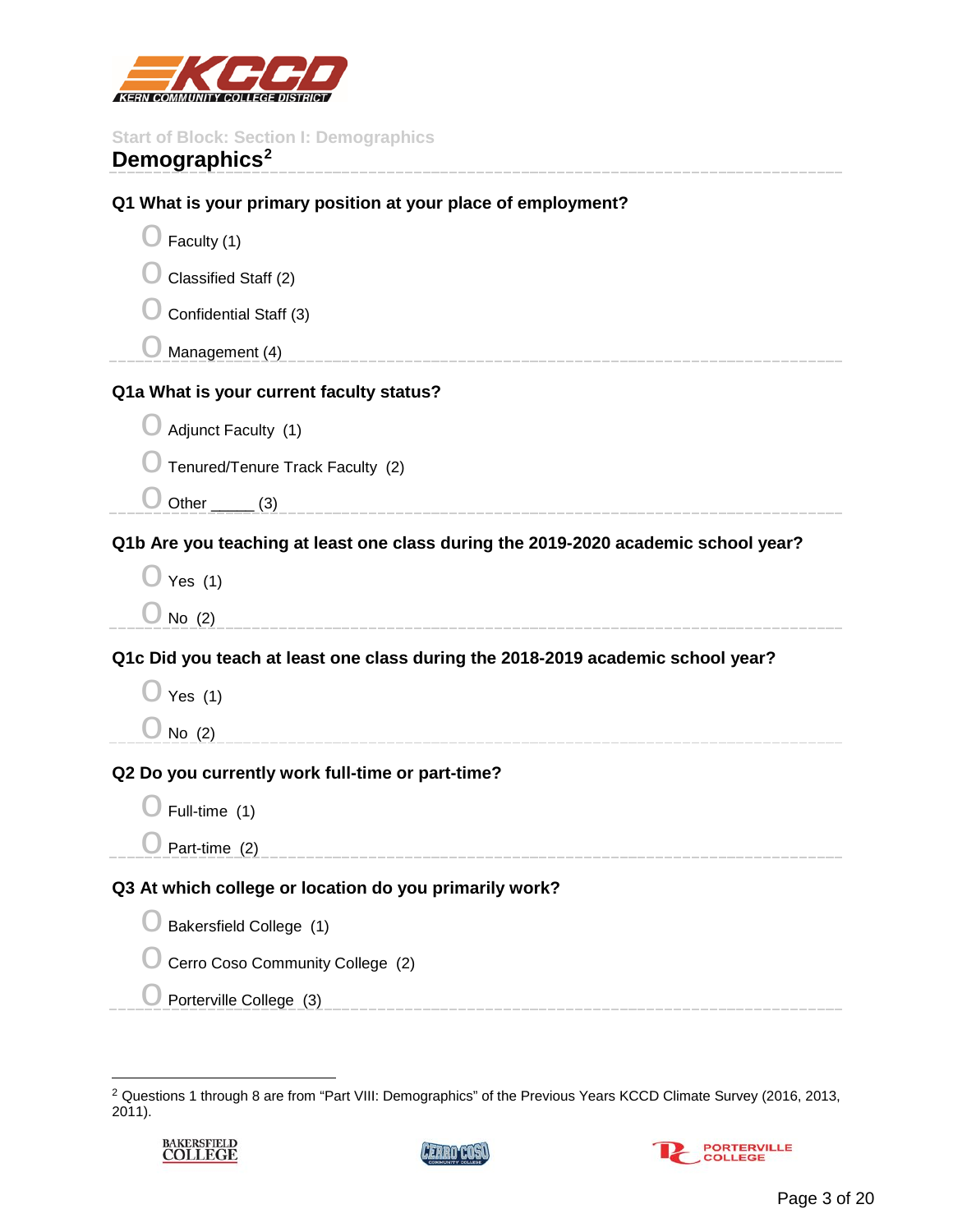

| District Office (4)                                                                                                                                                          |
|------------------------------------------------------------------------------------------------------------------------------------------------------------------------------|
| <b>Display This Question:</b><br>If Which college/location do you work for? = Bakersfield College<br>Q4a Which campus location(s) do you do most of your work from?          |
| BC Main Campus (1)                                                                                                                                                           |
| BC Delano College Center (2)                                                                                                                                                 |
| BC Southwest Campus (3)                                                                                                                                                      |
| BC Online (4)                                                                                                                                                                |
| BC Weill Institute (5)                                                                                                                                                       |
| Other BC Location (6)                                                                                                                                                        |
| <b>Display This Question:</b><br>If Which college/location do you work for? = Cerro Coso Community College<br>Q4b Which campus location(s) do you do most of your work from? |
| CC Main Campus (Ridgecrest/Indian Wells Valley Campus) (1)                                                                                                                   |
| CC East Kern Center (Tehachapi Ed Center/Edwards AFB) (2)                                                                                                                    |
| CC East Kern Prison Campus (California City CAC/Tehachapi CCI) (3)                                                                                                           |
| CC Eastern Sierra College Center (Bishop/Mammoth) (4)                                                                                                                        |
| CC Kern River Valley Center (5)                                                                                                                                              |
| None of the above, CC Online Only (6)                                                                                                                                        |
| None of the above, Dual Enrollment/High School Only (7)                                                                                                                      |
| Q5 How long have you worked for the KCCD?                                                                                                                                    |
| Less than 1 year (1)                                                                                                                                                         |
| 1-5 years $(2)$                                                                                                                                                              |
| 6-10 years (3)                                                                                                                                                               |
| More than 10 years (4)                                                                                                                                                       |

BAKERSFIELD<br>COLLEGE



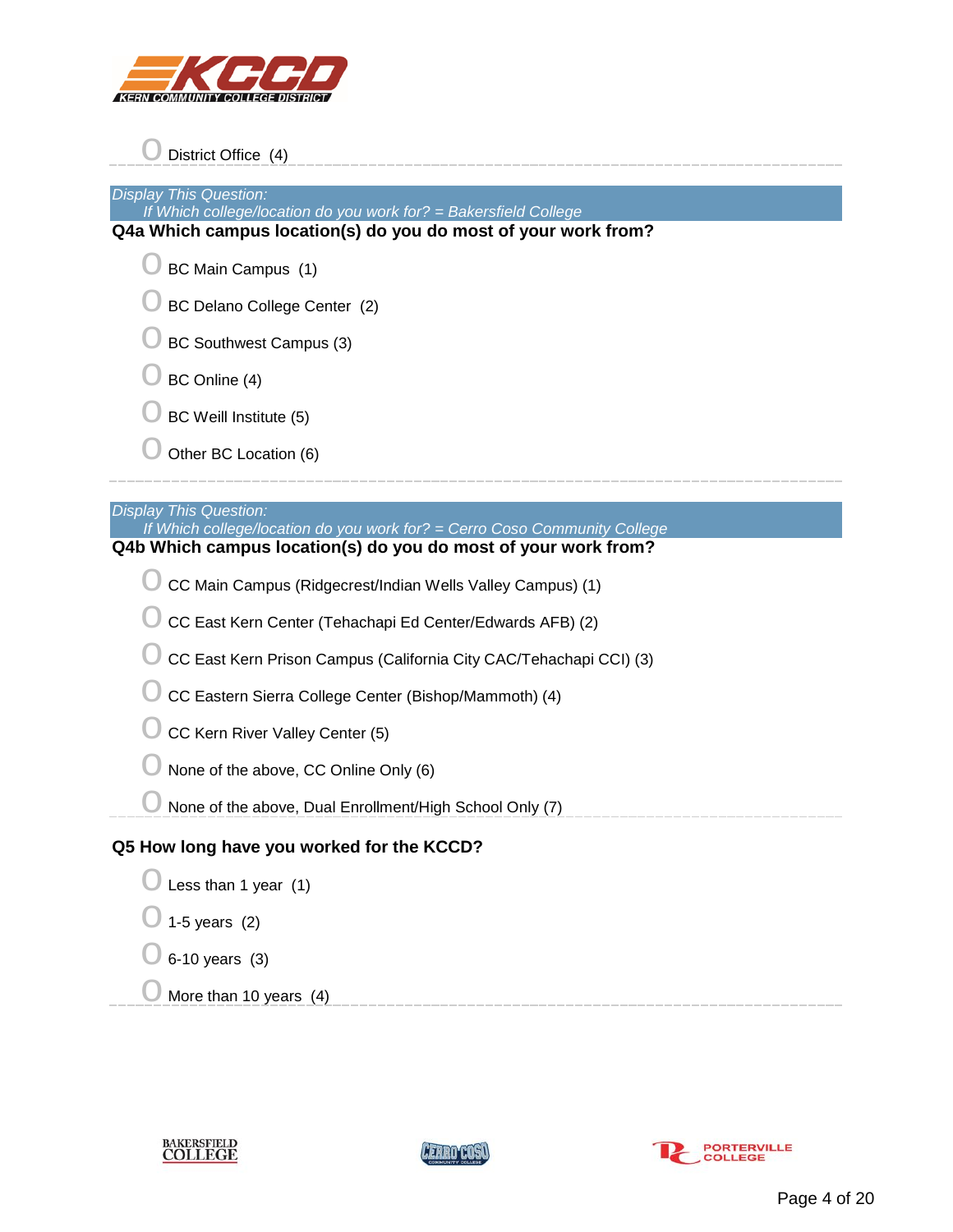

# **Q6 How do you identify?**

 $\bigcirc$  Male (1)

 $\bigcirc$  Female (2)

 $\bigcirc$  Non-binary (3)

# **Q7 What is your primary race/ethnicity?**

| Asian (1)                               |                                    |         |  |
|-----------------------------------------|------------------------------------|---------|--|
| Black or African American (2)           |                                    |         |  |
| Hispanic or Latino (3)                  |                                    |         |  |
| Native American or Alaska Native (4)    |                                    |         |  |
| Native Hawaiian or Pacific Islander (5) |                                    |         |  |
| White (6)                               |                                    |         |  |
| Two or More Races (7)                   |                                    |         |  |
| Other (8)                               |                                    |         |  |
| Q8 What is your age group?              |                                    |         |  |
| 30 or younger (1)                       |                                    |         |  |
| $31-40(2)$                              |                                    |         |  |
| 41-50 (3)                               |                                    |         |  |
| $51-60$ (4)                             |                                    |         |  |
| Over 60 (5)                             |                                    |         |  |
|                                         | <b>Survey Completion</b><br>$0% =$ | $=100%$ |  |





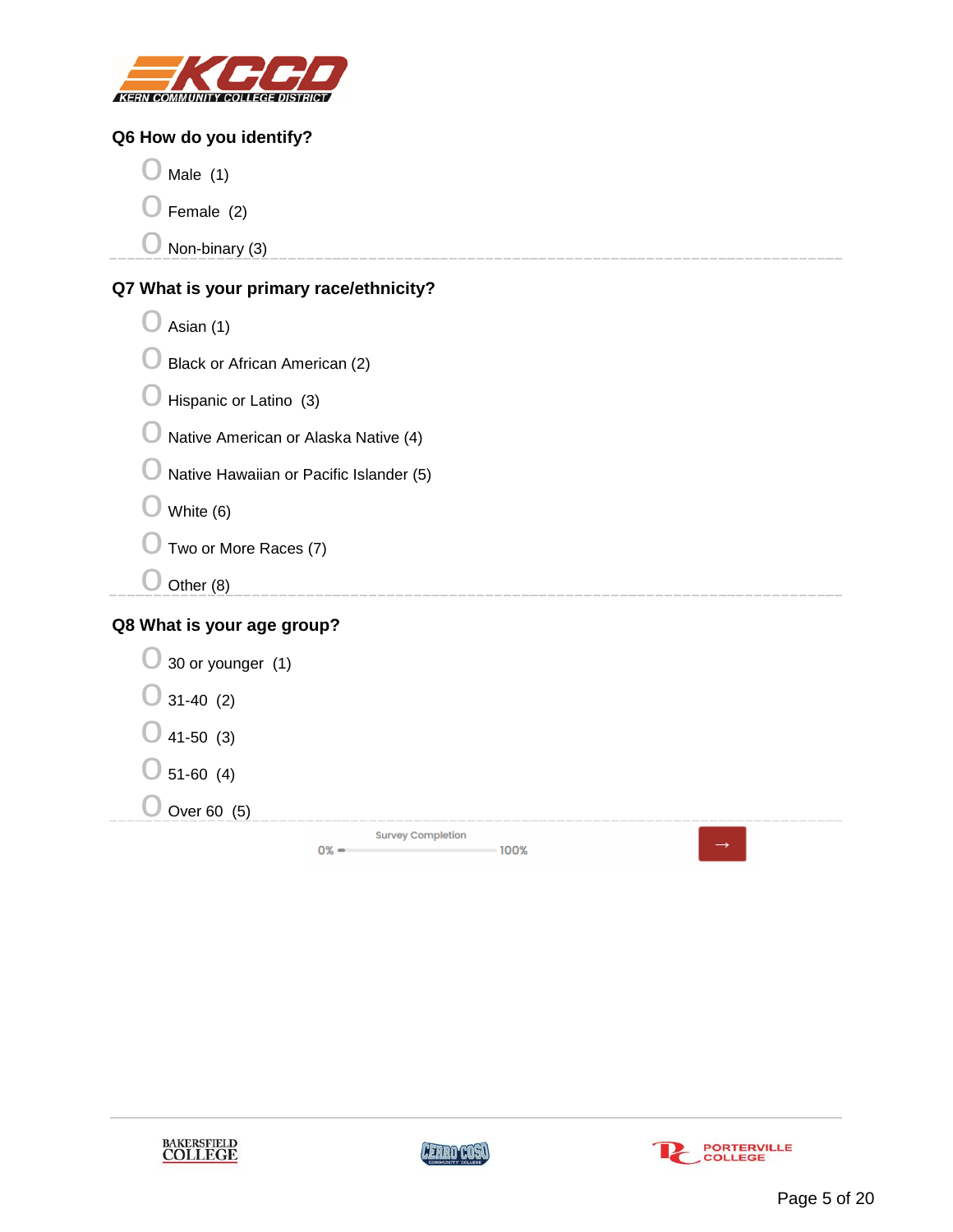

**Start of Block: Section II: Employee Relations Engagement, & Job Satisfaction**

# **Employee Relations, Engagement & Job Satisfactio[n3](#page-5-0)**

**Q9 Please reflect on the college or location where you primarily work (i.e. BC, CC, PC, District Office). Please indicate the extent to which you agree or disagree with each of the following:**

|                                                                                                                                                    | Strongly<br>agree<br>(1) | Somewhat<br>agree $(2)$ | Neither agree<br>nor disagree<br>(3) | Somewhat<br>disagree (4) | Strongly<br>disagree (5) |
|----------------------------------------------------------------------------------------------------------------------------------------------------|--------------------------|-------------------------|--------------------------------------|--------------------------|--------------------------|
| a. Employees here respect each<br>other (1)                                                                                                        |                          |                         |                                      |                          |                          |
| b. My work location (college or<br>district office) takes<br>responsibility for educating<br>underprepared and/or<br>underrepresented students (2) |                          |                         |                                      |                          |                          |
| c. My work location (college or<br>district office) adequately<br>prepares students for the<br>workplace (3)                                       |                          |                         |                                      |                          |                          |
| d. There is trust between<br>classified staff and faculty (4)                                                                                      |                          |                         |                                      |                          |                          |
| e. There is trust between<br>classified staff and management<br>(5)                                                                                |                          |                         |                                      |                          |                          |
| f. There is trust between faculty<br>and management (6)                                                                                            |                          |                         |                                      |                          |                          |
| g. There is trust between<br>employees at the colleges and<br>the district office (7)                                                              |                          |                         |                                      |                          |                          |
| h. There is trust among the<br>three colleges (8)                                                                                                  |                          |                         |                                      |                          |                          |
| i. Management considers faculty<br>and staff concerns when making<br>policy (9)                                                                    |                          |                         |                                      |                          |                          |
| j. The department I work in<br>values my contributions (10)                                                                                        |                          |                         |                                      |                          |                          |

<span id="page-5-0"></span> <sup>3</sup> Questions/statements in the following this section, *Employee Relations, Engagement and Job Satisfaction*, and the section that follows, *Diversity and Inclusion*, reflect a combination of survey instruments. Questions with an asterisk (\*) next to it are from KCCD's past Climate Survey. Information in parenthesis ( ) describe the exact location the statement comes from. Keeping similar questions in the survey will continue to allow for analysis across multiple years. All other questions/statements are examples from multiple survey instruments developed by UCLA's Higher Education Research Institute (HERI) (i.e. the HERI Staff Climate Survey, Faculty Survey, and/or Diversity Learning Environment Survey), as well as other colleges (i.e. Central Oregon Community College, Portland Community College, San Bernardino Community College District, Shasta College, Fullerton Community College, etc.).





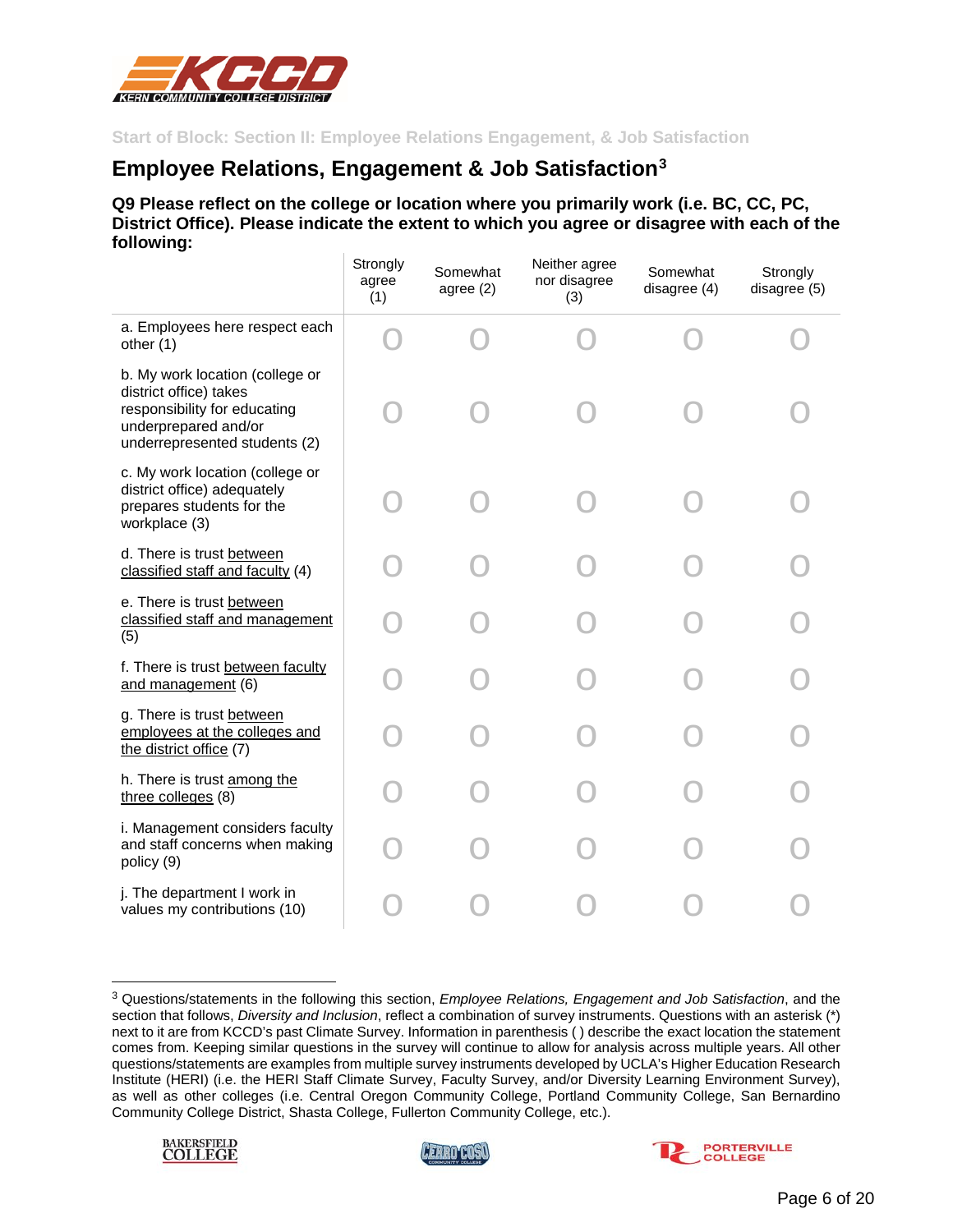

| k. I am happy with the<br>opportunities provided for career<br>development and advancement<br>(11)                                                 |  |  |  |
|----------------------------------------------------------------------------------------------------------------------------------------------------|--|--|--|
| I. The criteria for advancement<br>and promotion decisions are<br>clear $(12)$                                                                     |  |  |  |
| m. I feel a sense of belonging to<br>my work location (college or<br>district office) (13)                                                         |  |  |  |
| n. I am provided with the<br>resources (i.e. materials,<br>supplies, equipment) and<br>related support needed to<br>adequately perform my job (14) |  |  |  |
| o. I am provided with the<br>technology and related support<br>to do my work (15)                                                                  |  |  |  |
| p. I understand the decision<br>making process at my work<br>location (college or district<br>office) (16)                                         |  |  |  |
| q. The decision making process<br>at my work location (college or<br>district office) is effective (17)                                            |  |  |  |
| r. I understand the decision<br>making process for decisions<br>affecting KCCD as a whole (18)                                                     |  |  |  |
| s. The district-wide decision<br>making process is effective (19)                                                                                  |  |  |  |
| t. Information flows well upward<br>through the organizational<br>structure (20)                                                                   |  |  |  |
| u. Information flows well<br>downward through the<br>organizational structure (21)                                                                 |  |  |  |
| v. I am provided adequate<br>training to do my work (22)                                                                                           |  |  |  |
| w. There are opportunities in<br>this college/district to learn and<br>grow in my career (23                                                       |  |  |  |
| x. My work location (college or<br>district office) provides<br>encouragement and support for<br>professional growth and<br>development (24)       |  |  |  |





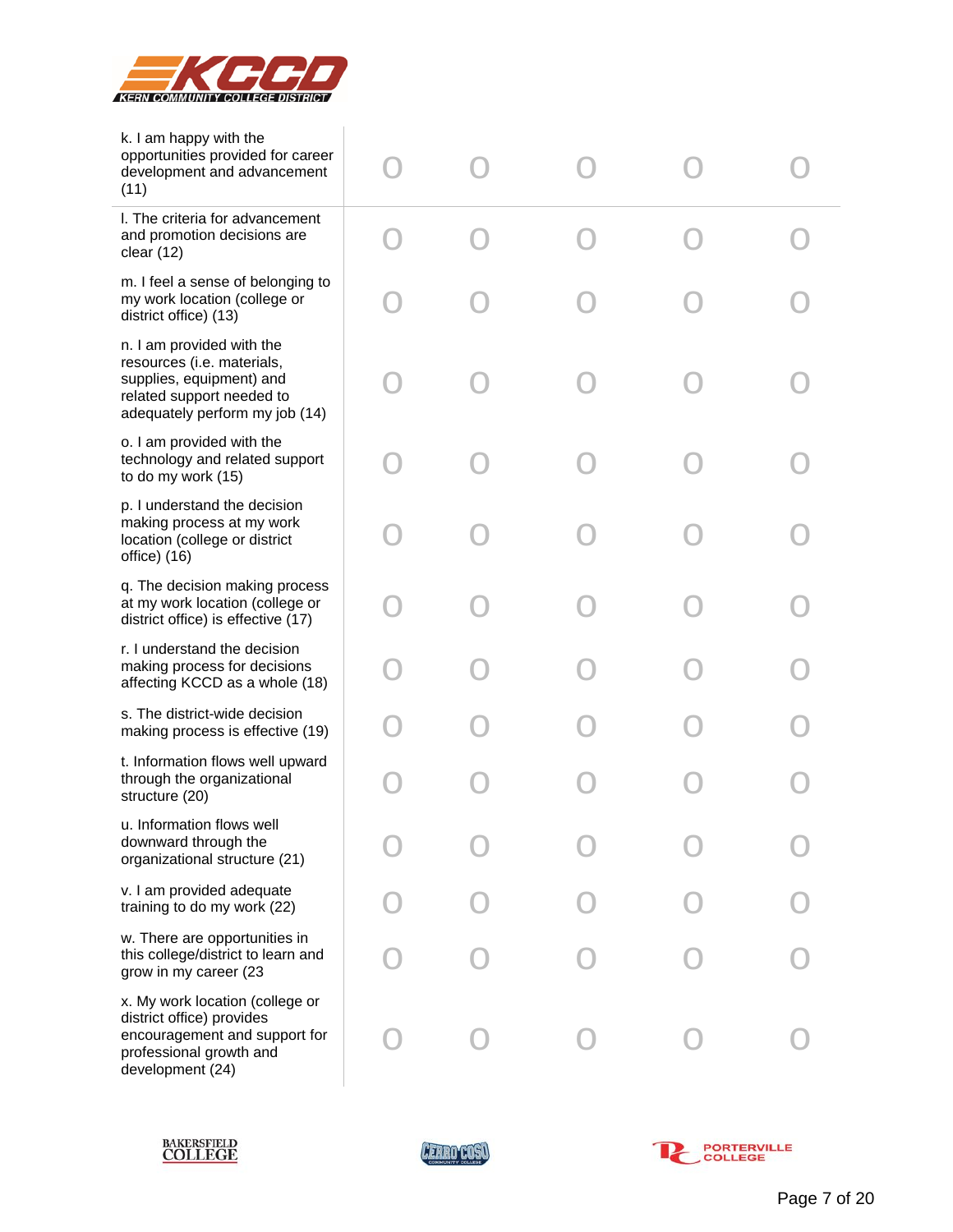

### **Q10 Please reflect on the college or location where you primarily work (i.e. BC, CC, PC, District Office). Please indicate the extent to which you agree or disagree with the following statements:**   $\overline{1}$

|                                                                                                                                                          | Strongly<br>agree<br>(1) | Somewhat<br>agree $(2)$ | Neither<br>agree nor<br>disagree (3) | Somewhat<br>disagree (4) | Strongly<br>disagree (5) |
|----------------------------------------------------------------------------------------------------------------------------------------------------------|--------------------------|-------------------------|--------------------------------------|--------------------------|--------------------------|
| a. KCCD promotes high ethical<br>standards for faculty, staff and<br>students (1)                                                                        |                          |                         |                                      |                          |                          |
| b. My work location (college or<br>district office) promotes high<br>ethical standards for faculty, staff<br>and students (2)                            |                          |                         |                                      |                          |                          |
| c. Employee morale is high at my<br>work location (college or district<br>office (3)                                                                     |                          |                         |                                      |                          |                          |
| d. Employee morale is high within<br>my department (4)                                                                                                   |                          |                         |                                      |                          |                          |
| e. I feel valued as an employee of<br>this institution (5)                                                                                               |                          |                         |                                      |                          |                          |
| f. I achieve a healthy balance<br>between my personal life and my<br>professional life (6)                                                               |                          |                         |                                      |                          |                          |
| g. I feel consulted and listened to<br>regarding decisions in the<br>workplace (7)                                                                       |                          |                         |                                      |                          |                          |
| h. Employees at all levels and<br>classifications are sufficiently<br>involved in campus decision-<br>making (8)                                         |                          |                         |                                      |                          |                          |
| i. Relevant information affecting<br>KCCD as a whole is effectively<br>communicated throughout the<br>district (9)                                       |                          |                         |                                      |                          |                          |
| j. Relevant information affecting<br>my work location (college or<br>district office) is effectively<br>communicated throughout the<br>organization (10) |                          |                         |                                      |                          |                          |
| k. I have sufficient information to<br>perform my job (11)                                                                                               |                          |                         |                                      |                          |                          |





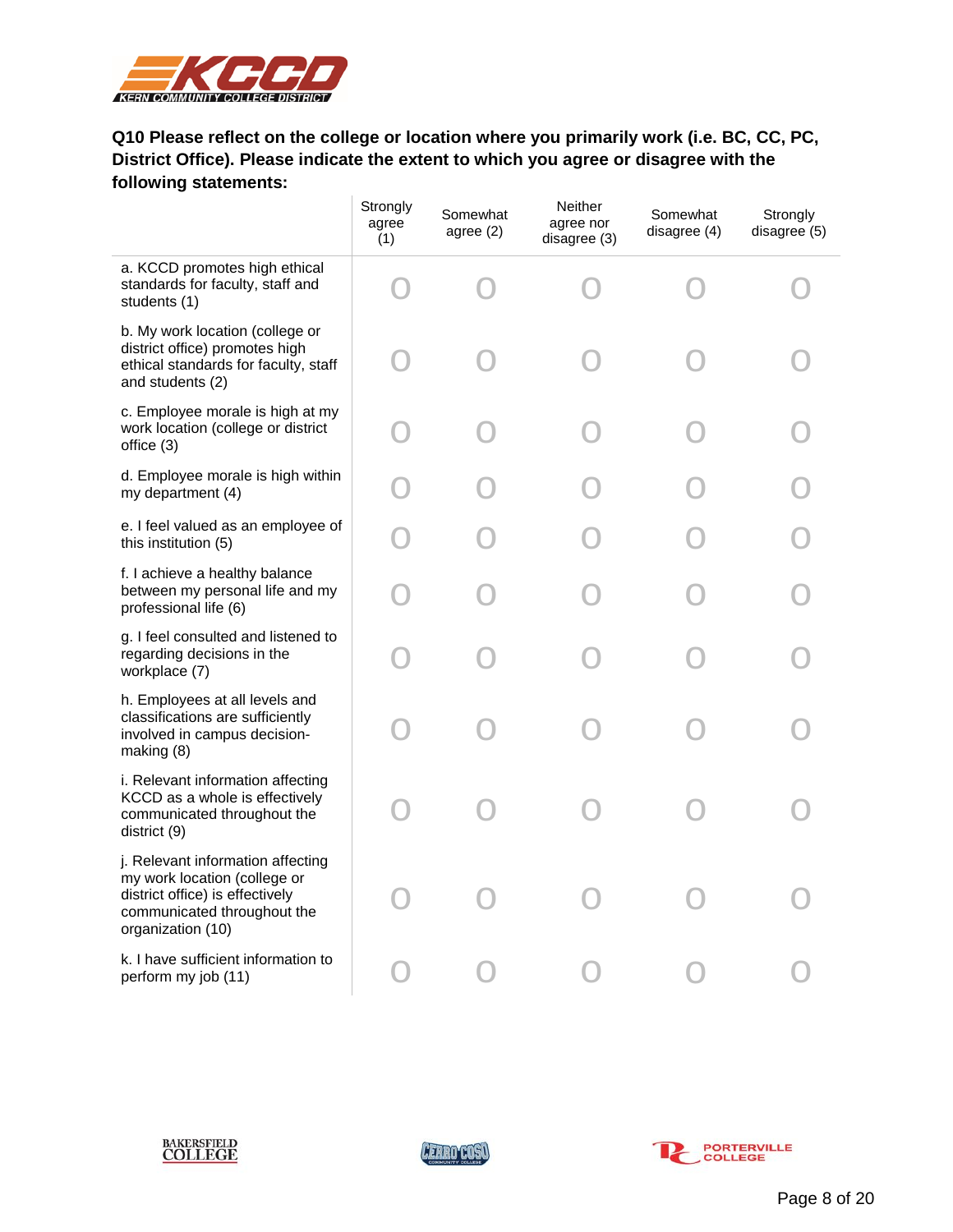

| I. I am satisfied with my<br>opportunities to participate in key<br>institutional decisions, such as<br>those concerned with long-term<br>planning, budgeting, goal setting,<br>and institutional mission (12) |  |  |  |
|----------------------------------------------------------------------------------------------------------------------------------------------------------------------------------------------------------------|--|--|--|
| m. My representatives on<br>governance committees keep me<br>informed of important<br>college/district issues (13)                                                                                             |  |  |  |
| n. My representatives on<br>governance committees ask for<br>my input on important<br>college/district issues (14)                                                                                             |  |  |  |
| o. The environment in which I<br>work is conducive to productivity<br>(15)                                                                                                                                     |  |  |  |
| p. I feel comfortable and safe<br>bringing forward a complaint (i.e.<br>harassment, safety issues, policy<br>violations, etc.) (16)                                                                            |  |  |  |
| q. I understand reporting policies<br>at my work location (college or<br>district office) and know how to<br>report issues of discrimination<br>and/or harassment (17)                                         |  |  |  |
| r. The college or location where I<br>work is adequately maintained<br>(18)                                                                                                                                    |  |  |  |
| s. The college or location where I<br>work is an attractive facility (19)                                                                                                                                      |  |  |  |
| t. The college or location where I<br>work is kept clean (20)                                                                                                                                                  |  |  |  |
| u. I feel safe at my work location<br>(college or district office) (21)                                                                                                                                        |  |  |  |





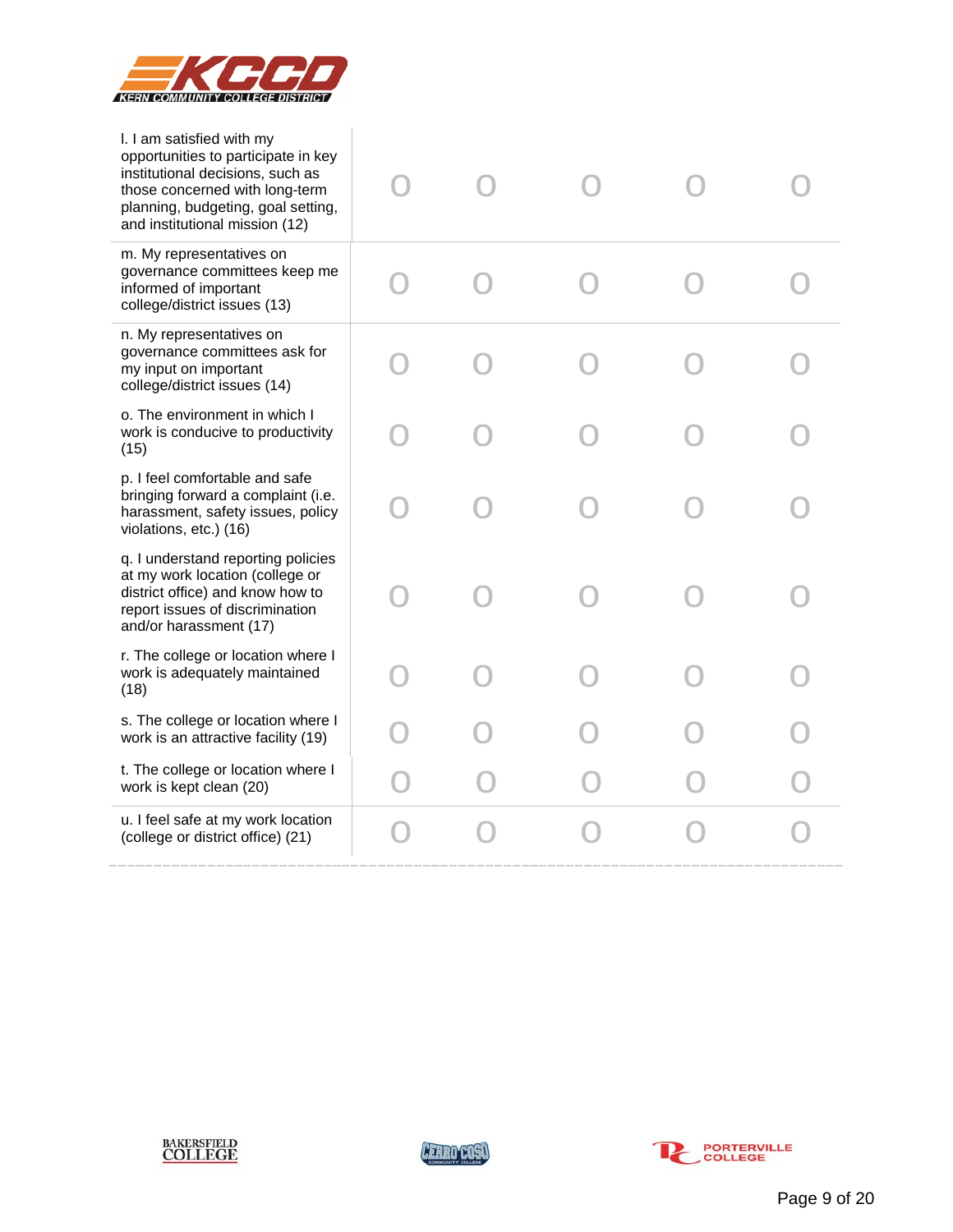

*Display This Question:*

*If What is your primary position at the college/district? = Faculty*

*And Are you teaching at least one class during the 2019-2020 academic school year?= Yes*

**Q11 Please reflect on the college or location where you primarily work (i.e. BC, CC, PC, District Office). Please indicate the extent to which you agree or disagree with each of the following:**

|                                                                                                   | Strongly<br>agree<br>(1) | Somewhat<br>agree $(2)$ | Neither agree<br>nor disagree<br>(3) | Somewhat<br>disagree (4) | Strongly<br>disagree (5) |
|---------------------------------------------------------------------------------------------------|--------------------------|-------------------------|--------------------------------------|--------------------------|--------------------------|
| a. My teaching is valued by<br>faculty in my department (1)                                       |                          |                         |                                      |                          |                          |
| b. My service is valued by<br>faculty in my department (2)                                        |                          |                         |                                      |                          |                          |
| c. My mentoring is valued<br>by faculty in my department<br>(3)                                   |                          |                         |                                      |                          |                          |
| d. Faculty here respect<br>each other (5)                                                         |                          |                         |                                      |                          |                          |
| e. My assigned teaching<br>load is appropriate (6)                                                |                          |                         |                                      |                          |                          |
| f. There is adequate support<br>for faculty development (7)                                       |                          |                         |                                      |                          |                          |
| g. Faculty are prepared to<br>deal with conflict over<br>diversity issues in the<br>classroom (8) |                          |                         |                                      |                          |                          |
| h. Faculty of color are<br>treated fairly here (9)                                                |                          |                         |                                      |                          |                          |
| i. Women faculty are treated<br>fairly here (10)                                                  |                          |                         |                                      |                          |                          |
| j. LGBTQ+ faculty are<br>treated fairly here (11)                                                 |                          |                         |                                      |                          |                          |





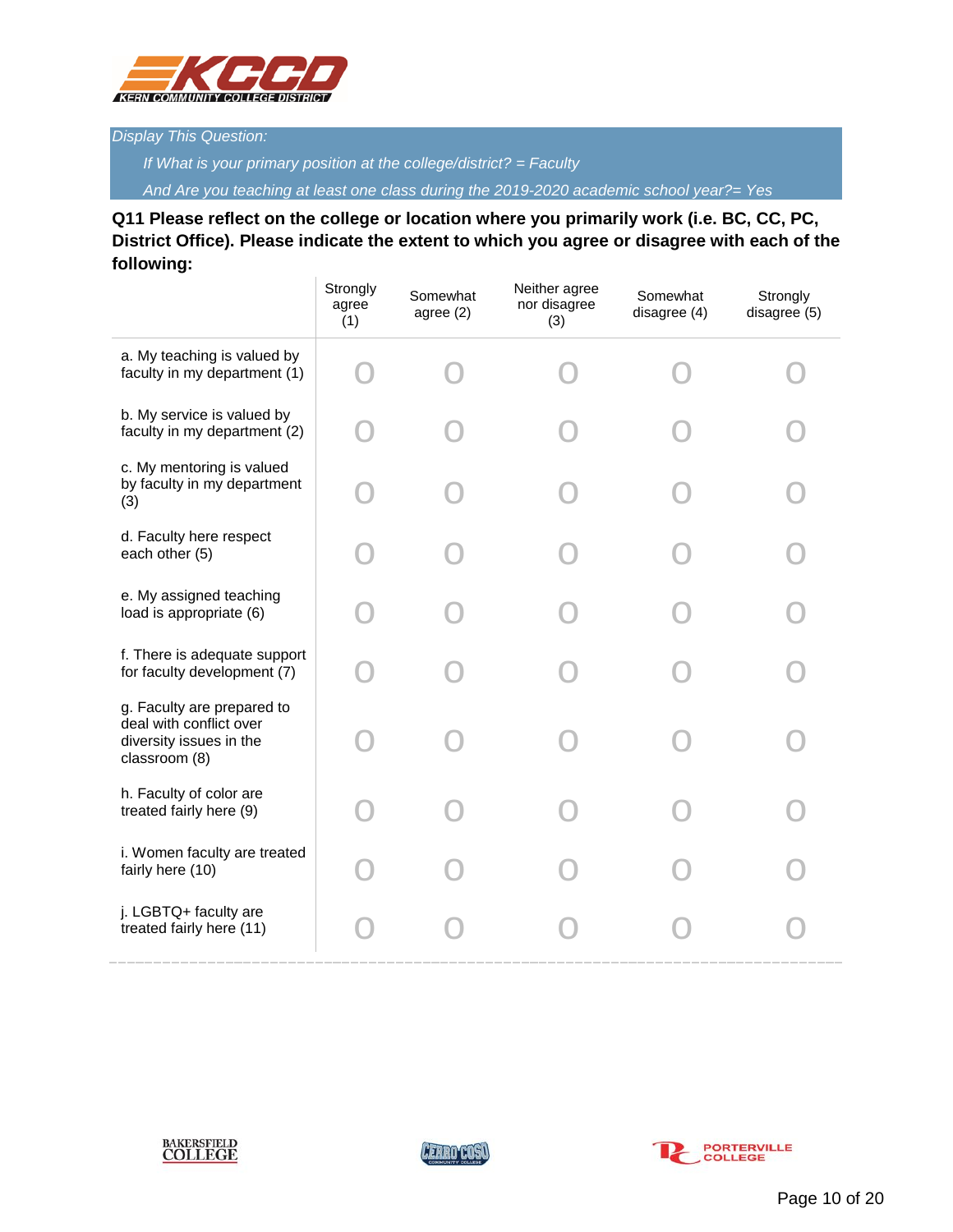

## **Q12 Please reflect on the college or location where you primarily work (i.e. BC, CC, PC, District Office). Please indicate how positive/negative your interactions are with the following groups:**

|                                                  | Extremely<br>positive<br>(1) | Somewhat<br>positive (2) | <b>Neither</b><br>positive nor<br>negative (3) | Somewhat<br>negative (4) | Extremely<br>negative (5) |
|--------------------------------------------------|------------------------------|--------------------------|------------------------------------------------|--------------------------|---------------------------|
| a. Students (1)                                  |                              |                          |                                                |                          |                           |
| b. Faculty $(2)$                                 |                              |                          |                                                |                          |                           |
| c. Classified Staff (3)                          |                              |                          |                                                |                          |                           |
| d. Confidential Staff (4)                        |                              |                          |                                                |                          |                           |
| e. Managers/Administrators<br>(5)                |                              |                          |                                                |                          |                           |
| f. The other colleges within<br>our district (6) |                              |                          |                                                |                          |                           |
| g. Immediate supervisor (7)                      |                              |                          |                                                |                          |                           |

# **Q13 Please indicate the extent to which you agree or disagree with each of the following about your immediate supervisor.**

 $\mathbf{r}$ 

My supervisor:

|                                                                                              | Strongly<br>agree<br>(1) | Somewhat<br>agree $(2)$ | Neither agree<br>nor disagree<br>(3) | Somewhat<br>disagree (4) | Strongly<br>disagree<br>(5) |
|----------------------------------------------------------------------------------------------|--------------------------|-------------------------|--------------------------------------|--------------------------|-----------------------------|
| a. Encourages my professional<br>development (1)                                             |                          |                         |                                      |                          |                             |
| b. Sets realistic expectations<br>for my job $(2)$                                           |                          |                         |                                      |                          |                             |
| c. Demonstrates a<br>commitment to diversity and<br>inclusion (3)                            |                          |                         |                                      |                          |                             |
| d. Provides me with feedback<br>that assists me in performing<br>my job responsibilities (4) |                          |                         |                                      |                          |                             |
| e. Advocates for me (5)                                                                      |                          |                         |                                      |                          |                             |





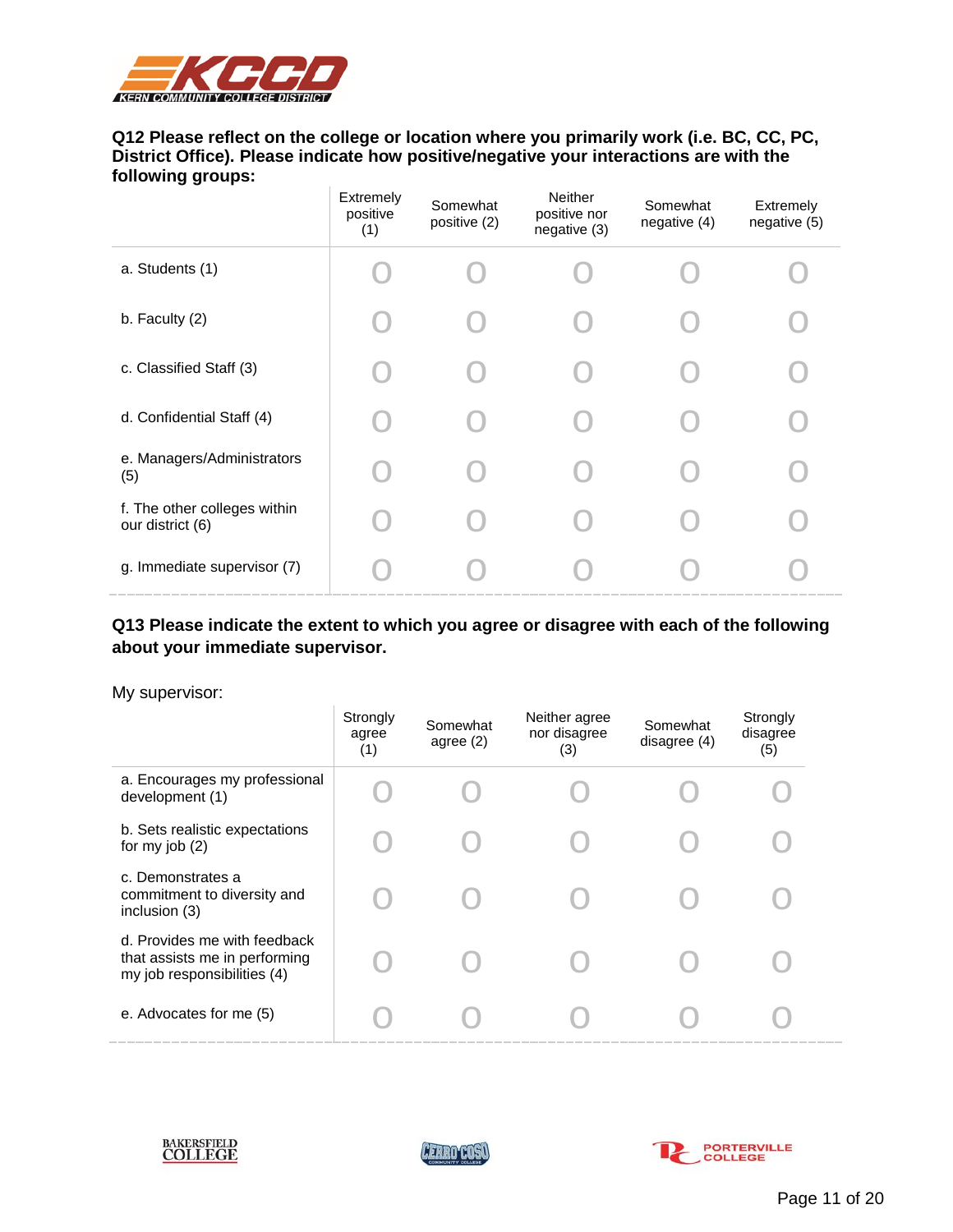

| f. Asks for my input before<br>making decisions that affect<br>my work and/or our<br>unit/department (6) |  |  |  |
|----------------------------------------------------------------------------------------------------------|--|--|--|
| g. Keeps me informed of<br>issues relevant to my job (7)                                                 |  |  |  |
| h. Has the knowledge and<br>skills needed to support me in<br>my job $(8)$                               |  |  |  |

# **Q14 Please indicate how often you participate in the following activities:**

|                                                                                                                    | Very<br>Often (3<br>or more<br>times per<br>month)<br>(1) | Often (1-2<br>times per<br>month) $(2)$ | Sometimes<br>$(1-2 \times)$<br>per<br>semester)<br>(3) | Seldom (1-<br>2 times per<br>year) $(4)$ | Never (5) | <b>Not</b><br>Available<br>(6) |
|--------------------------------------------------------------------------------------------------------------------|-----------------------------------------------------------|-----------------------------------------|--------------------------------------------------------|------------------------------------------|-----------|--------------------------------|
| a. Department Meetings (1)                                                                                         |                                                           |                                         |                                                        |                                          |           |                                |
| b. Committee Meetings (2)                                                                                          |                                                           |                                         |                                                        |                                          |           |                                |
| c. Staff development<br>activities/Professional<br>development trainings or<br>workshops (3)                       |                                                           |                                         |                                                        |                                          |           |                                |
| d. Extracurricular college<br>activities (sports, arts, clubs)<br>(4)                                              |                                                           |                                         |                                                        |                                          |           |                                |
| e. Intercollege events<br>(district-wide meetings or<br>cooperative events affecting<br>more than one college) (5) |                                                           |                                         |                                                        |                                          |           |                                |
| f. Community meetings or<br>events (6)                                                                             |                                                           |                                         |                                                        |                                          |           |                                |
| g. Networking events (7)                                                                                           |                                                           |                                         |                                                        |                                          |           |                                |





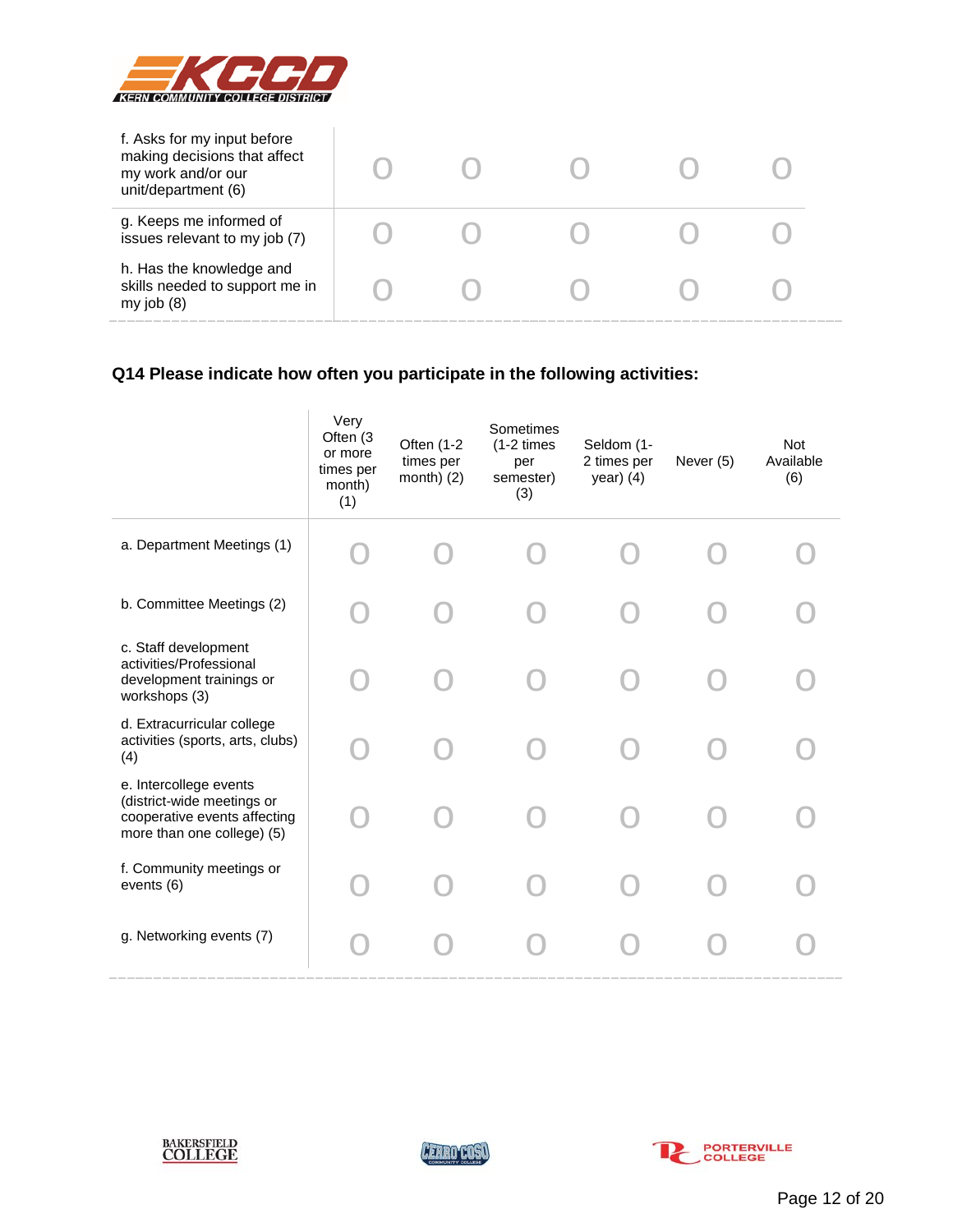

#### **Q15 Please indicate your satisfaction with the services provided by the following KCCD District Offices:**  $\overline{1}$

|                               | Extremely<br>satisfied(1) | Somewhat<br>satisfied (2) | <b>Neither</b><br>satisfied nor<br>dissatisfied<br>(3) | Somewhat<br>dissatisfied (4) | Extremely<br>dissatisfied<br>(5) |
|-------------------------------|---------------------------|---------------------------|--------------------------------------------------------|------------------------------|----------------------------------|
| a. Business Services (1)      |                           |                           |                                                        |                              |                                  |
| b. Educational Services (2)   |                           |                           |                                                        |                              |                                  |
| c. Human Resources (3)        |                           |                           |                                                        |                              |                                  |
| d. Information Technology (4) |                           |                           |                                                        |                              |                                  |
| e. Institutional Research (5) |                           |                           |                                                        |                              |                                  |



**3**





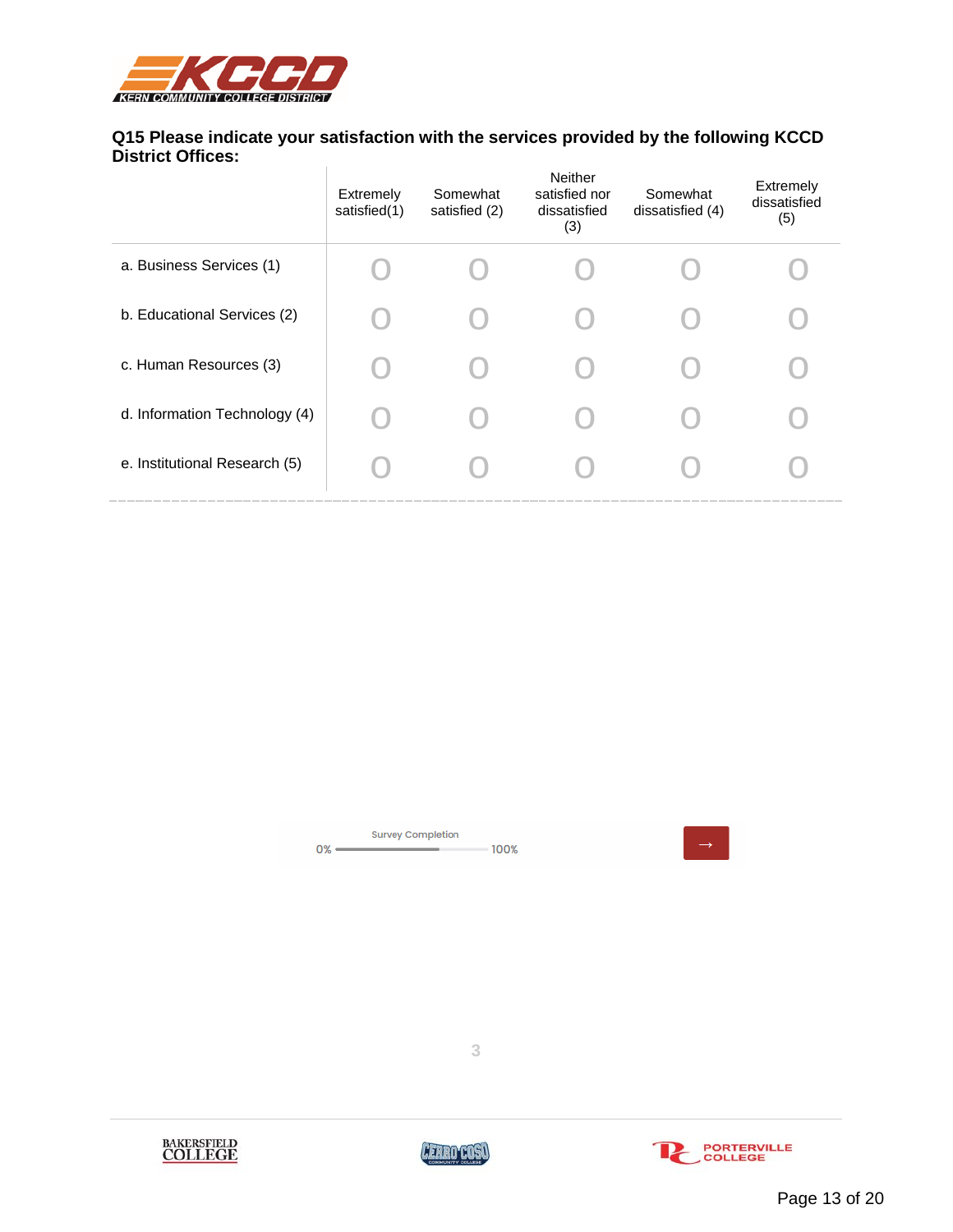

# **Start of Block: Section II: Diversity and Inclusion**

# **Diversity and Inclusion**

# **Q16 Please indicate the extent to which you agree or disagree with the following statements about our overall institution and/or the college or location where you primarily work (i.e. BC, CC, PC, District Office):**

|                                                                                                                                                                       | Strongly<br>agree<br>(1) | Somewhat<br>agree (2) | Neither agree<br>nor disagree<br>(3) | Somewhat<br>disagree (4) | Strongly<br>disagree (5) |
|-----------------------------------------------------------------------------------------------------------------------------------------------------------------------|--------------------------|-----------------------|--------------------------------------|--------------------------|--------------------------|
| a. This institution<br>demonstrates through its<br>practices and policies an<br>appropriate understanding of<br>and concern for issues of<br>equity and diversity (1) |                          |                       |                                      |                          |                          |
| b. This institution promotes the<br>idea that a racially/ ethnically<br>diverse student body<br>enhances the educational<br>experience of all students (2)            |                          |                       |                                      |                          |                          |
| c. My work location has<br>effective hiring practices and<br>policies that increase faculty<br>and staff diversity (3)                                                |                          |                       |                                      |                          |                          |
| d. My work location<br>encourages staff to have a<br>public voice and share their<br>ideas openly (4)                                                                 |                          |                       |                                      |                          |                          |
| e. My work location promotes<br>the appreciation of cultural<br>differences (5)                                                                                       |                          |                       |                                      |                          |                          |
| f. My work location provides<br>the campus community with<br>opportunities to share feelings<br>about issues of concern (6)                                           |                          |                       |                                      |                          |                          |
| g. My work location rewards<br>staff for their participation in<br>diversity efforts (7)                                                                              |                          |                       |                                      |                          |                          |
| h. My work location has a lot<br>of racial tension (8)                                                                                                                |                          |                       |                                      |                          |                          |
| i. My work location provides<br>staff with the skills/training<br>needed to facilitate<br>conversations about diversity<br>issues on campus (9)                       |                          |                       |                                      |                          |                          |





**PORTERVILLE**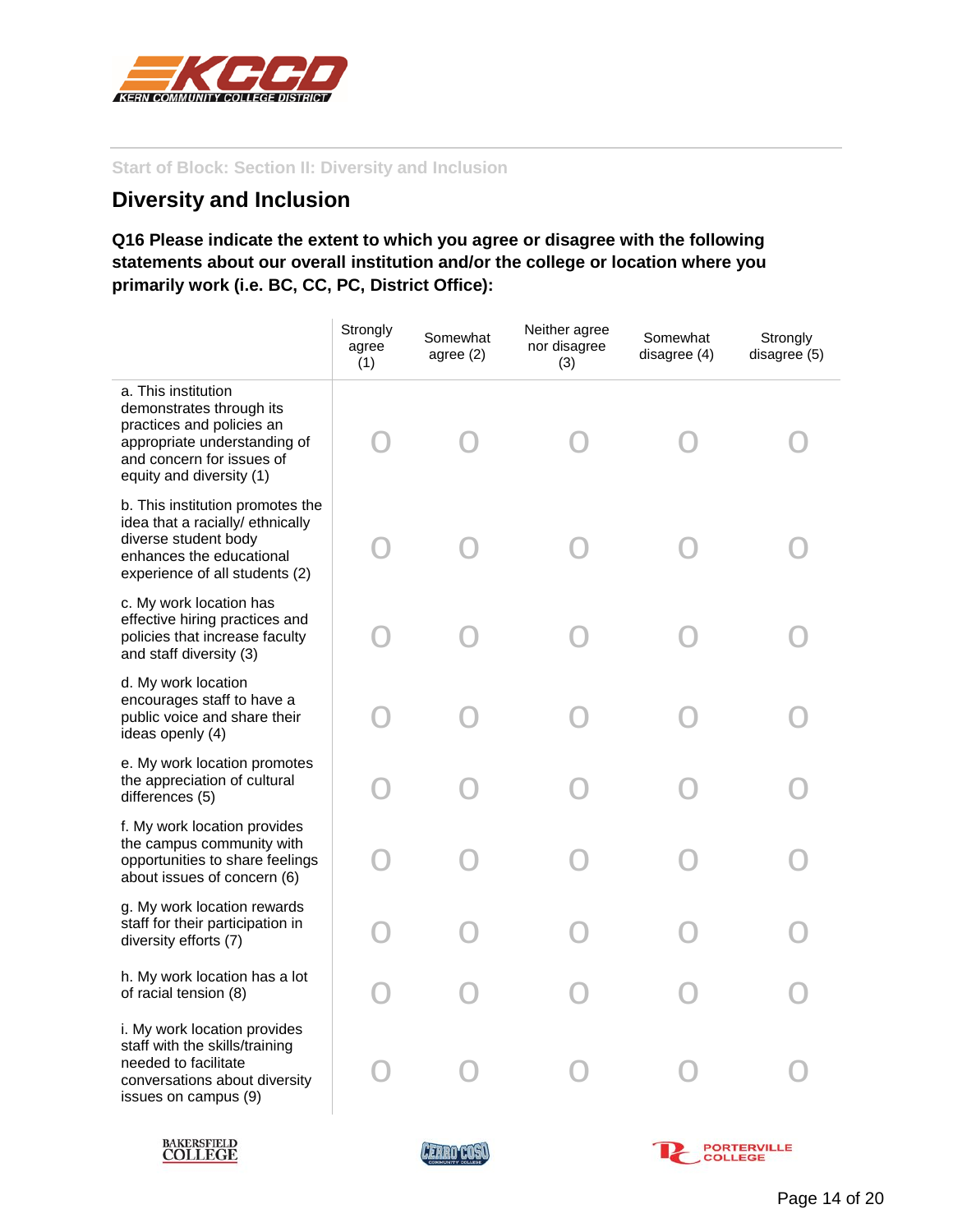

| k. My work environment is<br>open to the expression of<br>different ideas, opinions, and<br>beliefs (10) |  |  |  |
|----------------------------------------------------------------------------------------------------------|--|--|--|
|                                                                                                          |  |  |  |

**Q17 Please indicate the extent to which you agree or disagree with the following statement about the general climate where you currently work (i.e. BC, CC, PC, District Office).**

The general climate is one that is welcoming and supportive of similarities and differences in

|                                       | Strongly<br>agree<br>(1) | Somewhat<br>agree $(2)$ | Neither agree<br>nor disagree<br>(3) | Somewhat<br>disagree (4) | Strongly<br>disagree (5) |
|---------------------------------------|--------------------------|-------------------------|--------------------------------------|--------------------------|--------------------------|
| a. Ability/Disability Status (1)      |                          |                         |                                      |                          |                          |
| b. Age (2)                            |                          |                         |                                      |                          |                          |
| c. Citizenship Status (3)             |                          |                         |                                      |                          |                          |
| d. Gender/Gender Identity (4)         |                          |                         |                                      |                          |                          |
| e. Level of Education (5)             |                          |                         |                                      |                          |                          |
| f. Political Beliefs (6)              |                          |                         |                                      |                          |                          |
| g. Race/Ethnicity (7)                 |                          |                         |                                      |                          |                          |
| h. Religious/Spiritual Beliefs<br>(8) |                          |                         |                                      |                          |                          |
| i. Sexual Orientation (9)             |                          |                         |                                      |                          |                          |
| j. Socioeconomic Status (10)          |                          |                         |                                      |                          |                          |





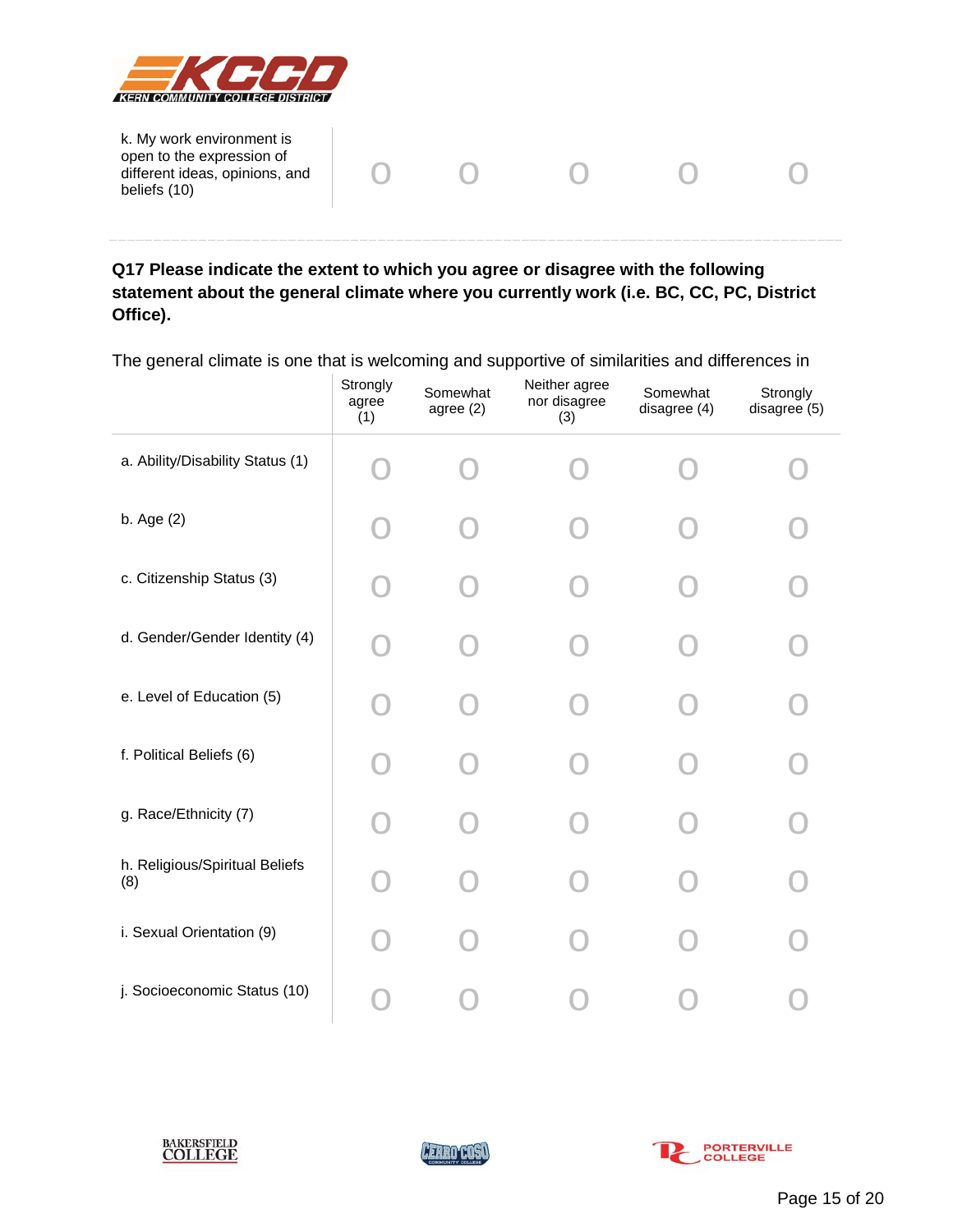

# **Q18 While at this institution, please indicate how often you have:**

|                                                                                                        | Very<br>Often<br>(1) | Often $(2)$ | Sometimes (3) | Seldom (4) | Never (5) |
|--------------------------------------------------------------------------------------------------------|----------------------|-------------|---------------|------------|-----------|
| a. Personally experienced<br>discrimination (1)                                                        |                      |             |               |            |           |
| b. Assisted a student with a<br>problem about discrimination<br>(2)                                    |                      |             |               |            |           |
| c. Assisted another<br>employee with a problem<br>about discrimination (3)                             |                      |             |               |            |           |
| d. Witnessed discrimination<br>(4)                                                                     |                      |             |               |            |           |
| e. Felt excluded (i.e. from<br>gatherings, events) (5)                                                 |                      |             |               |            |           |
| f. Reported an incident of<br>discrimination to a campus<br>authority (6)                              |                      |             |               |            |           |
| g. Been sexually harassed<br>(7)                                                                       |                      |             |               |            |           |
| h. Reported an incident of<br>sexual harassment to a<br>campus authority (8)                           |                      |             |               |            |           |
| i. Heard insensitive or<br>disparaging remarks about<br>race/ethnicity from Students<br>(9)            |                      |             |               |            |           |
| j. Heard insensitive or<br>disparaging remarks about<br>race/ethnicity from <b>Faculty</b><br>(10)     |                      |             |               |            |           |
| k. Heard insensitive or<br>disparaging remarks about<br>race/ethnicity from Classified<br>Staff (11)   |                      |             |               |            |           |
| I. Heard insensitive or<br>disparaging remarks about<br>race/ethnicity from<br>Confidential Staff (12) |                      |             |               |            |           |
| m. Heard insensitive or<br>disparaging remarks about<br>race/ethnicity from<br>Management (13)         |                      |             |               |            |           |





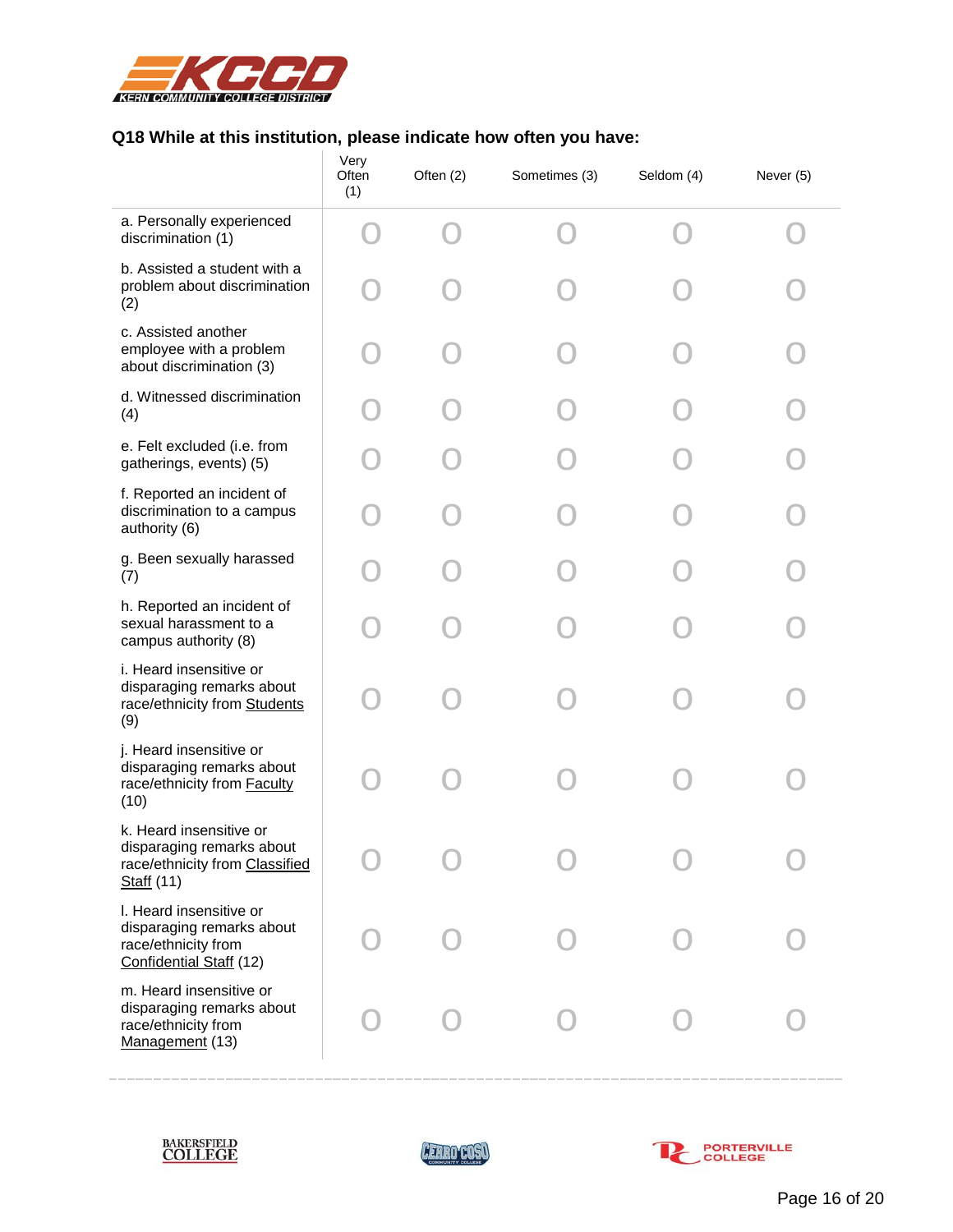

## **Q19 While at this institution, please indicate how often you have been discriminated against or excluded from activities because of your:**

|                                                     | Very<br>Often<br>(1) | Often (2) | Sometimes (3) | Seldom (4) | Never (5) |
|-----------------------------------------------------|----------------------|-----------|---------------|------------|-----------|
| a. Ability/Disability Status (1)                    |                      |           |               |            |           |
| b. Age (2)                                          |                      |           |               |            |           |
| c. Citizenship Status (3)                           |                      |           |               |            |           |
| d. Gender/Gender Identity (4)                       |                      |           |               |            |           |
| e. Job Classification (i.e. Title,<br>Position) (5) |                      |           |               |            |           |
| f. Level of Education (6)                           |                      |           |               |            |           |
| g. Political Beliefs (7)                            |                      |           |               |            |           |
| h. Race/Ethnicity (8)                               |                      |           |               |            |           |
| i. Religious/Spiritual Beliefs (9)                  |                      |           |               |            |           |
| j. Sexual Orientation (10)                          |                      |           |               |            |           |
| k. Socioeconomic Status (11)                        |                      |           |               |            |           |





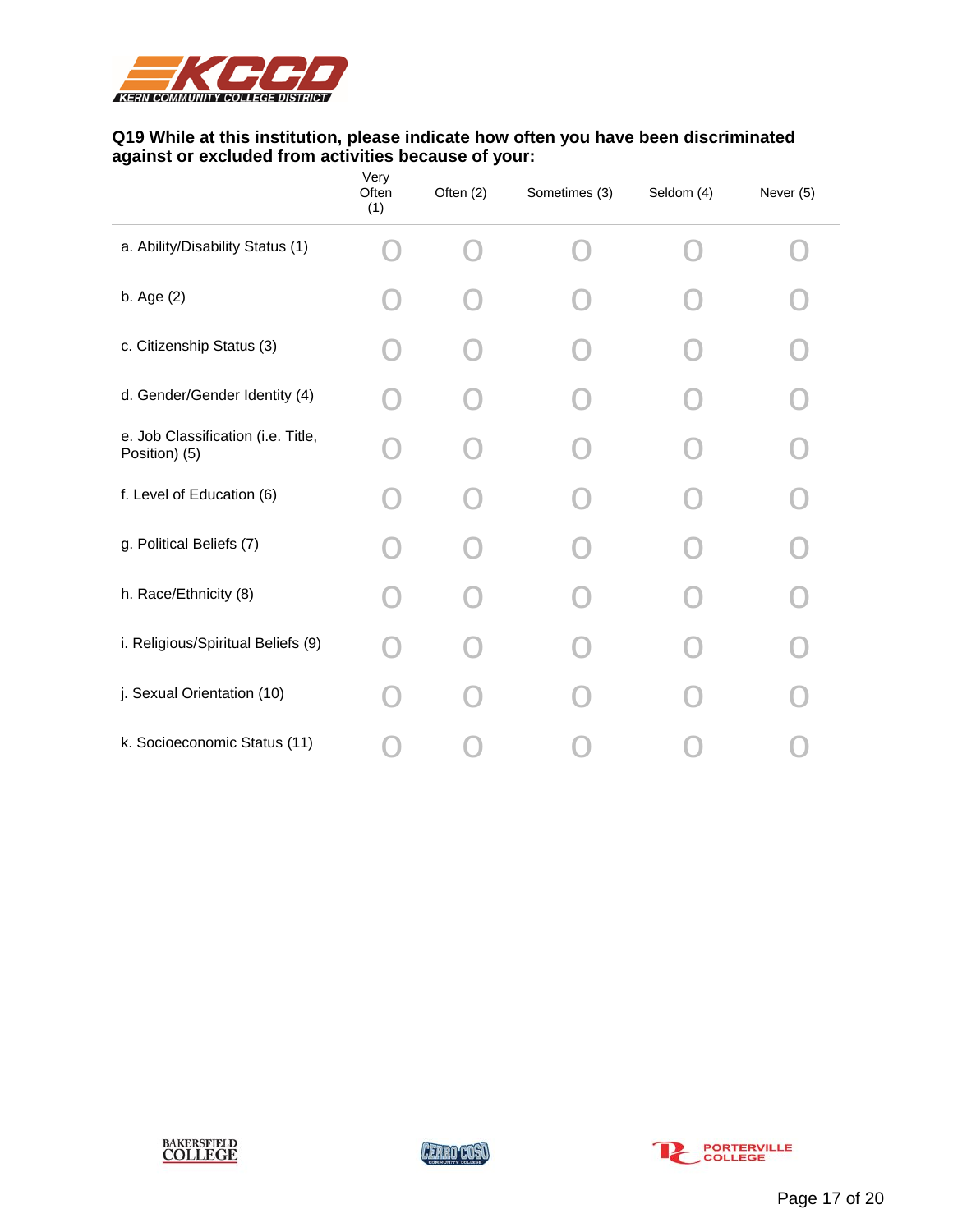

# **Q20 While at this institution, please indicate how often you experienced discrimination by the following groups:**

|                                     | Very<br>Often<br>(1) | Often (2) | Sometimes (3) | Seldom (4) | Never (5) |
|-------------------------------------|----------------------|-----------|---------------|------------|-----------|
| a. Students (1)                     |                      |           |               |            |           |
| b. Faculty (2)                      |                      |           |               |            |           |
| c. Classified Staff (3)             |                      |           |               |            |           |
| d. Confidential Staff (4)           |                      |           |               |            |           |
| e. Management/Administration<br>(5) |                      |           |               |            |           |

| <b>Survey Completion</b> |  |
|--------------------------|--|
| 0%<br>100%               |  |





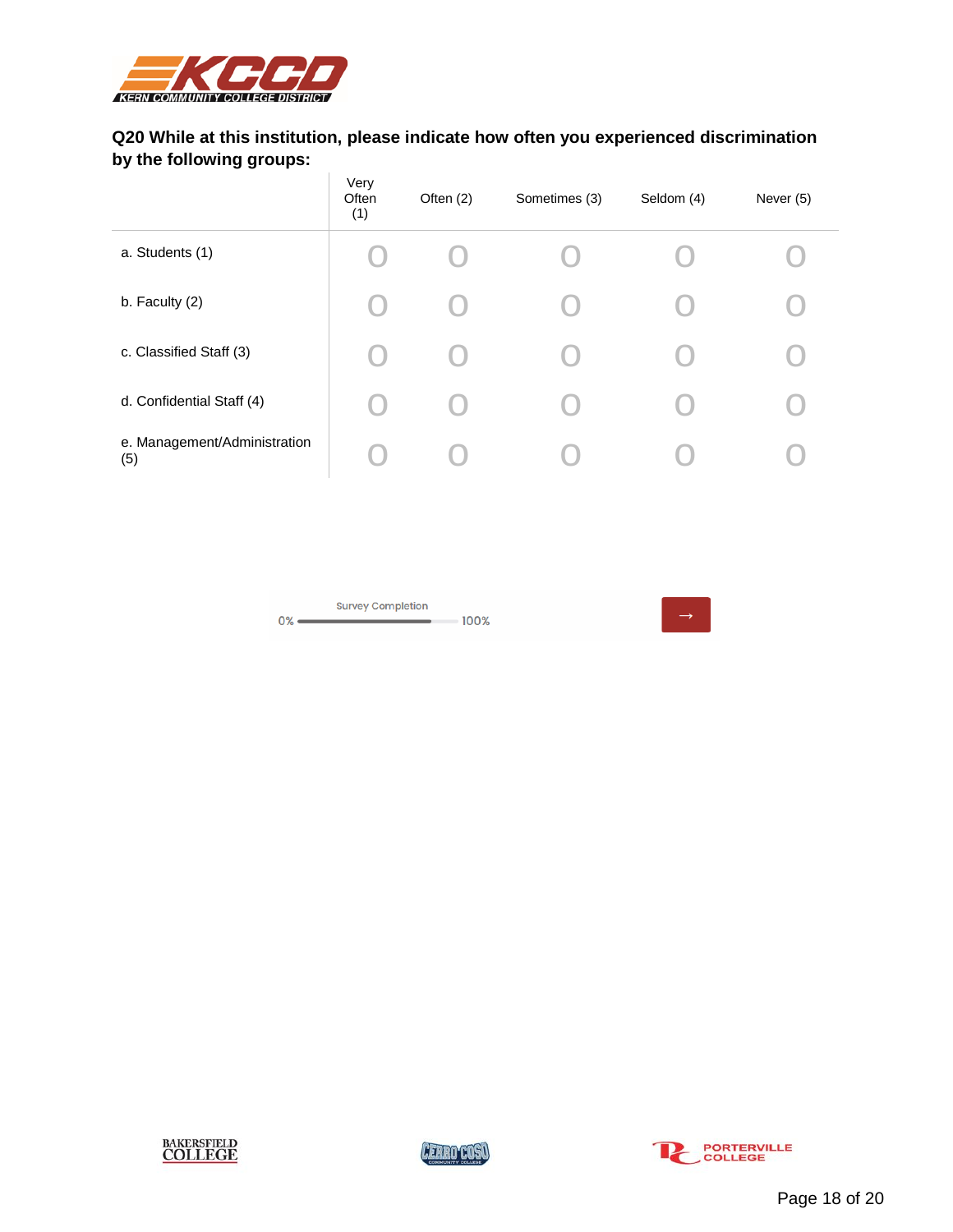

## **Start of Block: Section IV: Overall**

## **Q21 Overall, how satisfied are you with this institution as a place to work?**

 $\bigcup$  Extremely satisfied (1)

 $\bigcirc$  Somewhat satisfied (2)

 $\bigcirc$  Neither satisfied nor dissatisfied (3)

 $\bigcirc$  Somewhat dissatisfied (4)

 $\bigcirc$  Extremely dissatisfied (5)

## **Q22 Within the next year, how likely are you to leave:**

|                                         | Extremely<br>likely (1) | Somewhat<br>likely (2) | Neither likely<br>nor unlikely (3) | Somewhat<br>unlikely (4) | Extremely<br>unlikely (5) |
|-----------------------------------------|-------------------------|------------------------|------------------------------------|--------------------------|---------------------------|
| a. Your current position (1)            |                         |                        |                                    |                          |                           |
| b. Your college or work<br>location (2) |                         |                        |                                    |                          |                           |
| c. The District (3)                     |                         |                        |                                    |                          |                           |

**Q23 How long do you expect to continue working for the KCCD?**

|                           | Q24 If you had to do it over again, would you choose to work for the KCCD? |  |
|---------------------------|----------------------------------------------------------------------------|--|
| More than 10 years (4)    |                                                                            |  |
| $\bigcirc$ 6-10 years (3) |                                                                            |  |
| $\bigcirc$ 1-5 years (2)  |                                                                            |  |
| Less than 1 year (1)      |                                                                            |  |

 $\bigcirc$  Yes (1)

 $\bigcirc$  No (2)

**Q25 If there is anything else you would like to share about your experiences as an employee of the KCCD, the college you primarily work for, and/or the district office, please do so below:**

| 0%                                   | <b>Survey Completion</b><br>100% | $\rightarrow$                 |
|--------------------------------------|----------------------------------|-------------------------------|
| <b>BAKERSFIELD</b><br><b>COLLEGE</b> | <b>COMMUNITY COLLEC</b>          | <b>PORTERVILLE</b><br>COLLEGE |